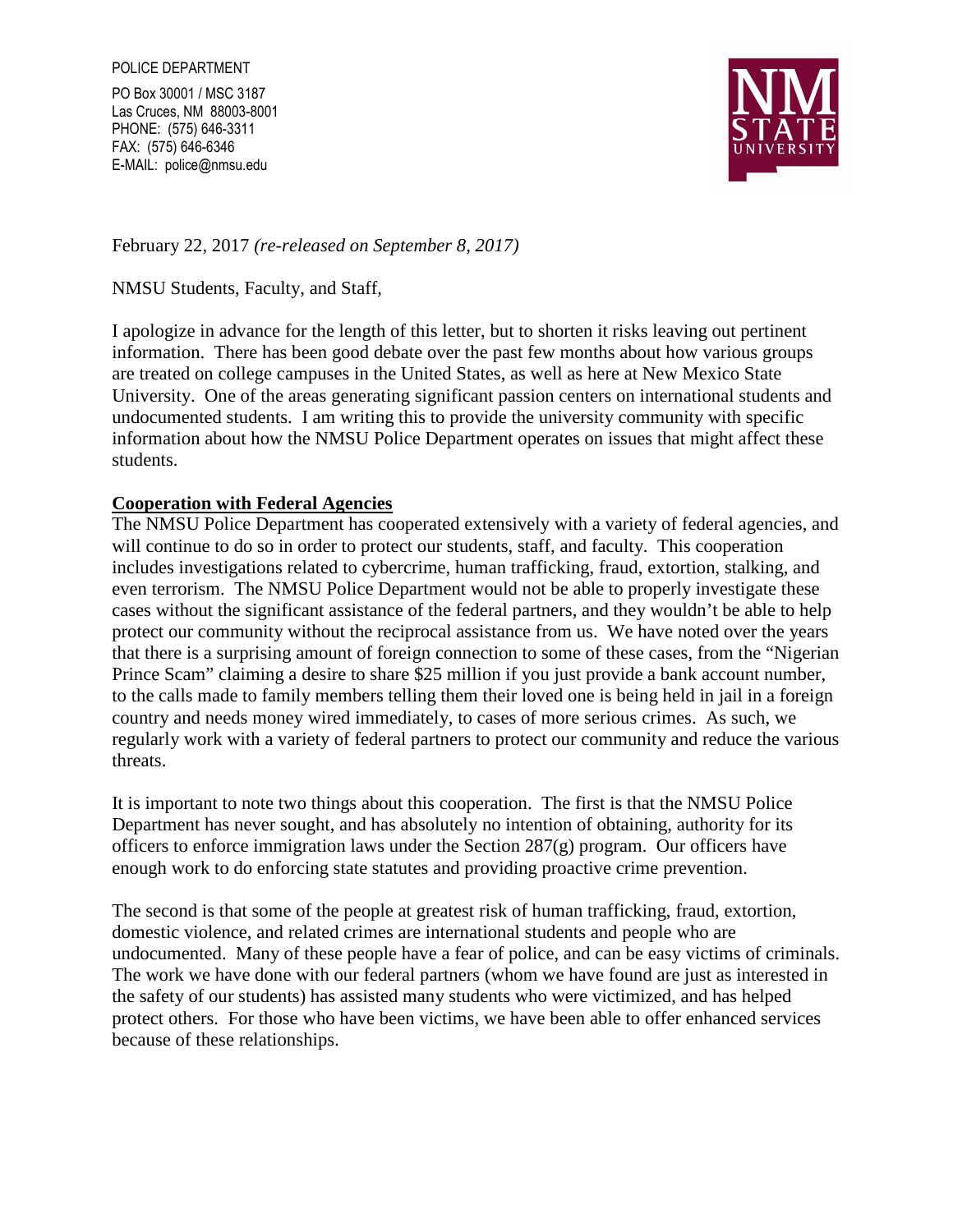### **Inquiries about Immigration Status**

A big concern some people have is whether local police are asking people about their immigration status. While officers of the NMSU Police Department will not just randomly walk down the street asking people about their immigration status, there are times when our employees may ask related questions. One of these is if our Victim Services personnel identify someone who has been a victim of a serious crime and may be eligible for a "U" visa. In these instances, they are allowed and encouraged to discuss with the victim whether or not this is something the victim might need. For those unfamiliar with the "U" visa, it is a very special type of visa specifically designed to facilitate victims of crimes coming forward and receiving support regardless of their immigration status. You can read more about this at https://www.uscis.gov/humanitarian/victims-human-trafficking-other-crimes/victims-criminalactivity-u-nonimmigrant-status/victims-criminal-activity-u-nonimmigrant-status.

Another area where officers may ask about visa status is when they have stopped someone for a traffic violation, and the person presents a foreign (non-US) driver license. The purpose for requesting to see the visa documentation has nothing to do with determining immigrant status, and everything to do with determining whether the driver is within the 30-day limit for needing a New Mexico driver license (either a Real ID license or a Driver Authorization Card). For example, when a student comes to NMSU under a student visa, they are required to get a New Mexico driver license within 30 days if they wish to drive here. If they are within this 30-day window, officers will make sure they know they need to obtain the NM driver license. If they are outside this window, they may receive a citation for not having a valid license.

A third area where we may ask the citizenship of a person who has been arrested is when such information is needed in order to comply with various international treaties. There are 58 nations that have signed onto treaties with the US, and these require that the arresting officer notify the appropriate consulate if a citizen of that nation is arrested in the US. These treaties are in place so those nations can provide any necessary legal support to their citizens.

# **Student and Visitor Exchange Program (SEVP)**

NMSU is a participant in SEVP, which allows us to seek and provide visas for international students to come to our campus in furtherance of their education. This is a great program, but it comes with some very serious responsibilities. One of these is that the university agrees to notify federal officials if someone who has been issued a visa does not actually show up for school. Similarly, the university must notify federal officials if someone on a student visa drops out of school. These requirements exists specifically because of the lessons learned from 9/11. If NMSU were to refuse to make these notifications, it would be out of compliance with the SEVP requirements and could lose the ability to bring in international students.

For students who are receiving visas, there is an agreement that they make where they will meet with agents from Homeland Security Investigations (HSI) in order to confirm they are meeting their obligations under the visas (generally, to attend school and not engage in prohibited conduct). There is nothing secret about this requirement. It is something the students specifically sign when obtaining the visa. It also includes authorization for the HSI personnel to verify academic records (such as course schedules and grades). The NMSU Police Department is sometimes used as a meeting location for students who need to meet with HSI agents for the first time so the students are more comfortable. HSI personnel aren't required to meet here, but they have found some students are more comfortable knowing that they are still on campus in an official building, and we are happy to assist in making the students comfortable.